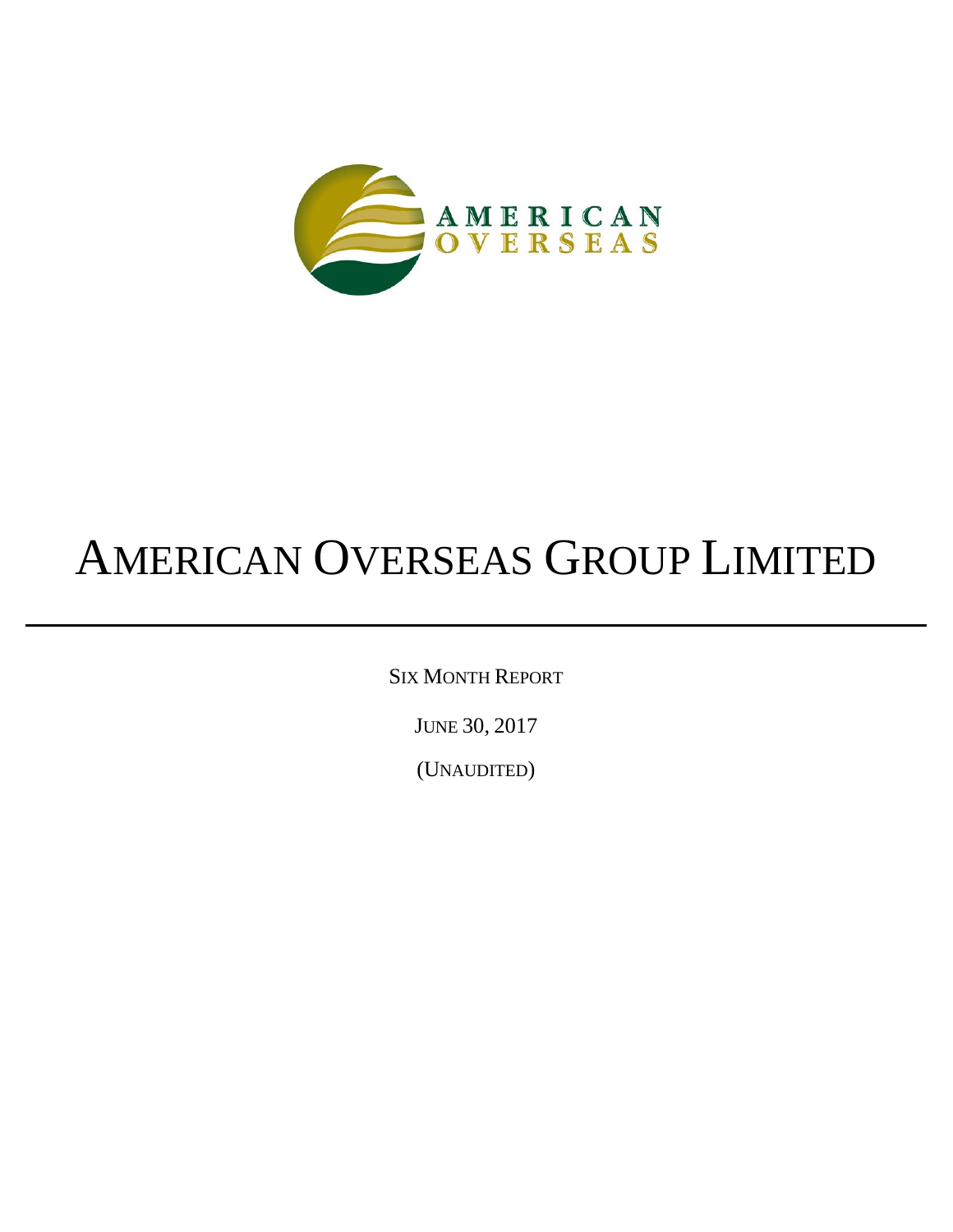# **AMERICAN OVERSEAS GROUP LIMITED CONSOLIDATED BALANCE SHEETS**

**(Unaudited)**

| June 30,<br>2017                                                    |                   | December 31,<br>2016 |  |
|---------------------------------------------------------------------|-------------------|----------------------|--|
| <b>Assets</b>                                                       |                   |                      |  |
| Fixed-maturity securities held as available for sale, at fair value | \$<br>105,609,126 | \$<br>80,525,286     |  |
| Equity investments available for sale, at fair value                | 7,235,545         | 6,652,662            |  |
| Cash and cash equivalents                                           | 19,961,697        | 71,130,790           |  |
| Restricted cash                                                     | 68,897,870        | 48,306,033           |  |
| Accrued investment income                                           | 272,319           | 219,113              |  |
| Premiums receivable                                                 | 80,070,757        | 69,418,710           |  |
| Reinsurance balances receivable, net                                | 311,162,074       | 310,350,944          |  |
| Salvage and subrogation recoverable                                 | 1,833,271         | 1,896,077            |  |
| Deferred policy acquisition costs                                   | 231,863           | 157,575              |  |
| Intangible assets                                                   | 4,800,000         | 4,800,000            |  |
| Goodwill                                                            | 33,050,000        | 33,050,000           |  |
| Other assets                                                        | 2,074,142         | 1,300,784            |  |
| Total assets                                                        | \$<br>635,198,664 | \$<br>627,807,974    |  |
| Liabilities and Shareholders' Equity                                |                   |                      |  |
| Liabilities:                                                        |                   |                      |  |
| Losses and loss expense reserve                                     | \$<br>277,707,744 | \$<br>276,687,908    |  |
| Unearned premiums                                                   | 107,366,954       | 101,198,347          |  |
| Ceded premium payable                                               | 88,922,931        | 77,178,341           |  |
| Payable to general agents                                           | 1,507,992         | 1,334,422            |  |
| Funds withheld                                                      | 45,204,704        | 43,333,864           |  |
| Accounts payable and accrued liabilities                            | 2,766,871         | 4,174,205            |  |
| Redeemable Series A preference shares                               | 10,092,803        | 9,919,812            |  |
| Derivative liabilities                                              | 5,523,078         | 8,357,625            |  |
| Notes payable                                                       | 17,526,293        | 19,526,293           |  |
| Non-owned interest in VIE                                           | 300,000           | 300,000              |  |
| Interest payable                                                    | 473,391           | 515,873              |  |
| Fair value adjustment                                               | 16,121,219        | 17,043,678           |  |
| Deferred tax liability                                              | 48,125            | 44,625               |  |
| <b>Total liabilities</b>                                            | 573,562,105       | 559,614,993          |  |
|                                                                     |                   |                      |  |
| Shareholders' equity:                                               |                   |                      |  |
| Common shares                                                       | 4,548,600         | 4,454,200            |  |
| Additional paid-in capital                                          | 188,045,953       | 187,281,343          |  |
| Accumulated other comprehensive income                              | 1,101,122         | 300,986              |  |
| Retained deficit                                                    | (138, 112, 492)   | (129, 896, 924)      |  |
| Total shareholders' equity                                          | 55,583,183        | 62,139,605           |  |
| Non-controlling interest of preferred shares in subsidiaries        | 6,053,376         | 6,053,376            |  |
| <b>Total equity</b>                                                 | 61,636,559        | 68,192,981           |  |
| <b>Total liabilities and equity</b>                                 | \$<br>635,198,664 | \$<br>627,807,974    |  |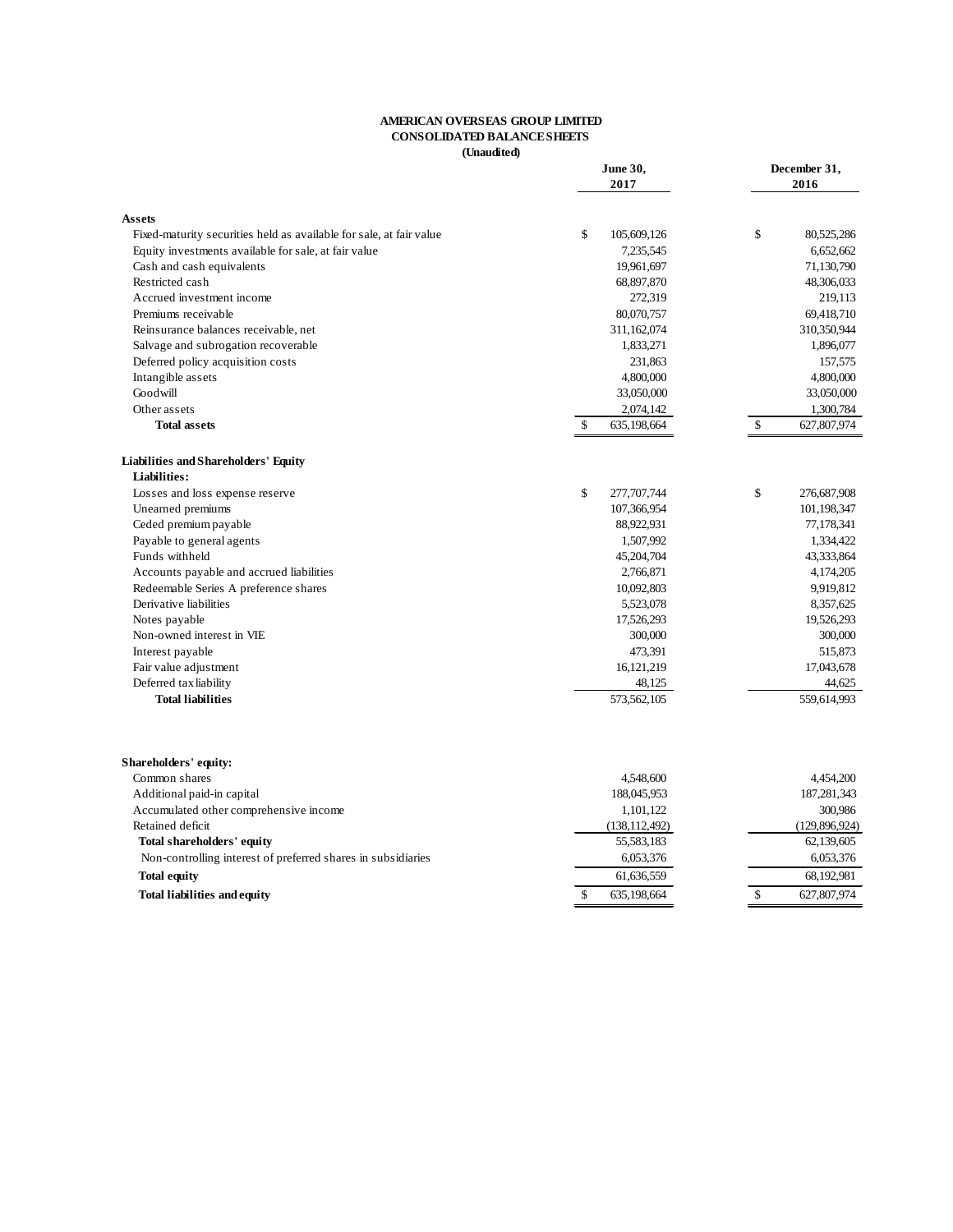# **CONSOLIDATED STATEMENTS OF OPERATIONS**

**(Unaudited)**

|                                                       | <b>Six Months Ended</b> |             |    |                |
|-------------------------------------------------------|-------------------------|-------------|----|----------------|
|                                                       | <b>June 30,</b>         |             |    |                |
|                                                       |                         |             |    |                |
|                                                       |                         | 2017        |    | 2016           |
| Net premiums earned                                   | \$                      | 1,887,646   | \$ | 2,466,151      |
| Fee income                                            |                         | 5,919,440   |    | 6,359,907      |
| Net investment income                                 |                         | 886,441     |    | 1,045,732      |
| Net realized losses                                   |                         | (221, 231)  |    | (1,898,856)    |
| Fair value adjustment                                 |                         | 739,469     |    | 979,121        |
| Net change in fair value of credit derivatives        |                         | 3,036,783   |    | (4,726,673)    |
| Other income                                          |                         | 347,742     |    |                |
| <b>Total revenues</b>                                 |                         | 12,596,290  |    | 4,225,382      |
| Net losses and loss adjustment expenses               |                         | 12,448,410  |    | 6,392,849      |
| Acquisition costs                                     |                         | 259,166     |    | (194, 625)     |
| General and administrative expenses                   |                         | 6,912,606   |    | 8,183,104      |
| Interest expense                                      |                         | 1,188,175   |    | 1,766,657      |
| Other expense                                         |                         |             |    | 191,962        |
| <b>Total expenses</b>                                 |                         | 20,808,357  |    | 16,339,947     |
| Loss before income tax expense and non-controlling    |                         |             |    |                |
| interest                                              |                         | (8,212,067) |    | (12, 114, 565) |
| Income tax expense                                    |                         | (3,500)     |    | (3,500)        |
| Net loss before non-controlling interest              |                         | (8,215,567) |    | (12, 118, 065) |
| Dividends on preference shares                        |                         |             |    |                |
| Net loss attributable to common shareholders          | \$                      | (8,215,567) | \$ | (12, 118, 065) |
| Net loss per common share:                            |                         |             |    |                |
| Basic                                                 | \$                      | (182.08)    | \$ | (273.96)       |
| Diluted                                               | \$                      | (182.08)    | \$ | (273.96)       |
| Weighted-average number of common shares outstanding: |                         |             |    |                |
| Basic                                                 |                         | 45,120      |    | 44,233         |
| Diluted                                               |                         | 45,120      |    | 44,233         |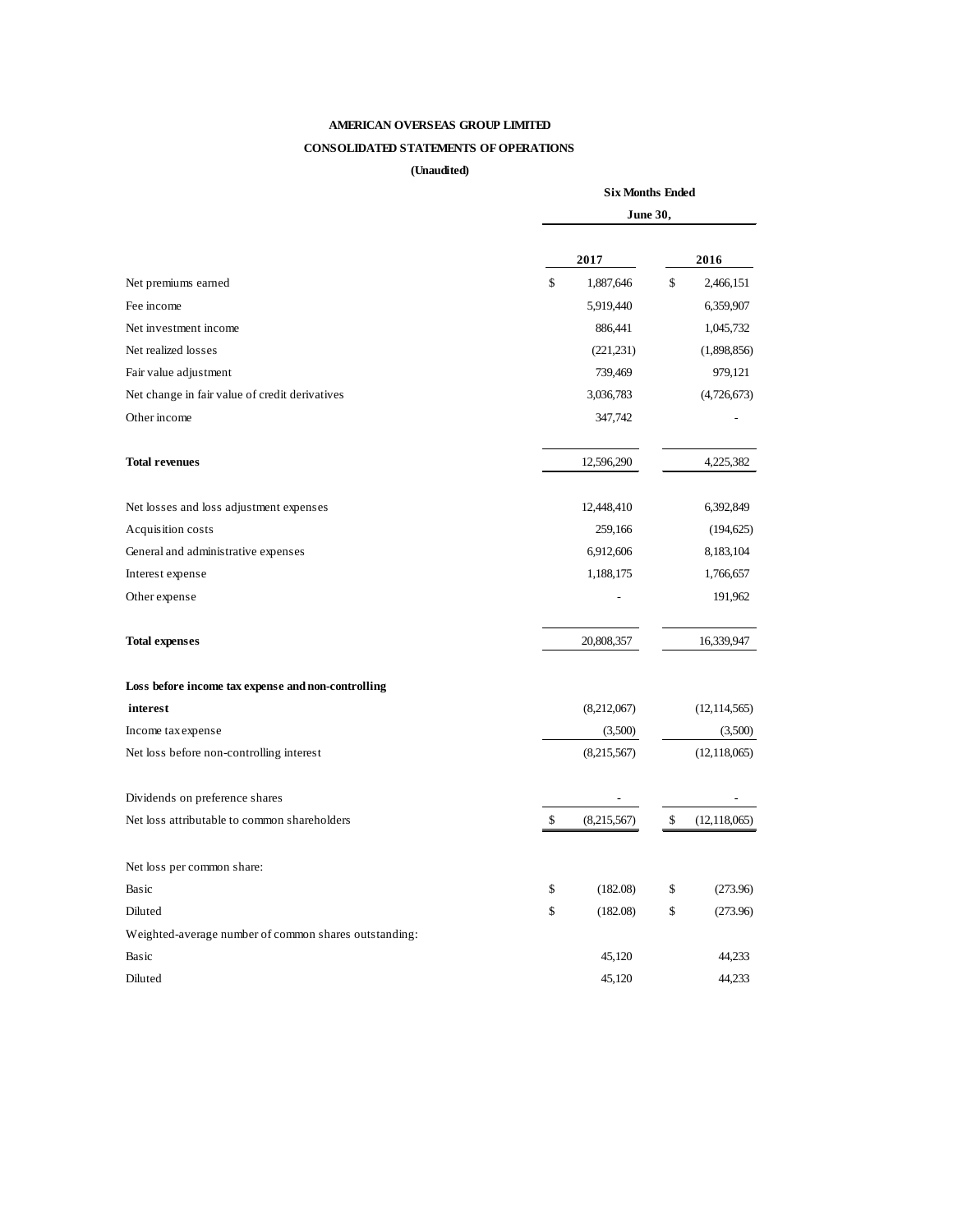# **CONSOLIDATED STATEMENTS OF COMPREHENSIVE INCOME**

#### **(Unaudited)**

|                                                                             | <b>Six Months Ended</b><br><b>June 30,</b> |    |                |
|-----------------------------------------------------------------------------|--------------------------------------------|----|----------------|
|                                                                             | 2017                                       |    | 2016           |
| Net loss before non-controlling interest                                    | \$<br>(8,215,567)                          | \$ | (12, 118, 065) |
| Other comprehensive income                                                  |                                            |    |                |
| Change in unrealized fair value of investments                              | 578,905                                    |    | 729,180        |
| Less: reclassification adjustment for net realized investment (losses)gains |                                            |    |                |
| included in income                                                          | 221,231                                    |    | 1,898,856      |
|                                                                             |                                            |    |                |
| Other comprehensive income                                                  | 800,136                                    |    | 2,628,036      |
|                                                                             |                                            |    |                |
| <b>Comprehensive loss</b>                                                   | \$<br>(7,415,431)                          | \$ | (9,490,029)    |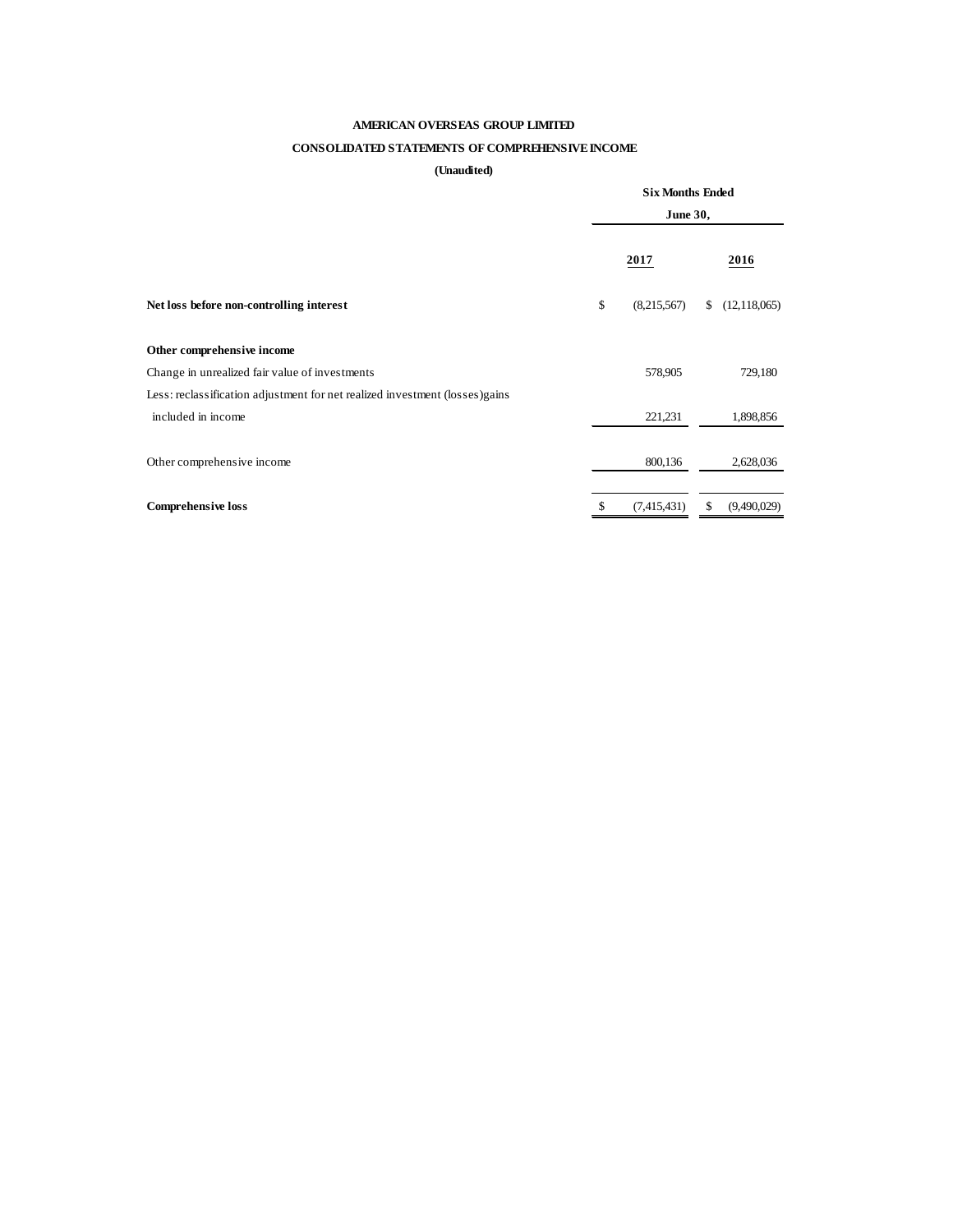## **AMERICAN O VERSEAS GRO UP LIMITED CO NSO LIDATED STATEMENTS O F EQ UITY AND RETAINED DEFICIT (Unaudited)**

|                                | Share capital | Noncontrolling<br>Additional<br>paid-in-capital<br>Interest |                          | Accumulated other<br>comprehensive<br>income |                          | Retained<br>deficit | Total<br>shareholders'<br>equity |  |
|--------------------------------|---------------|-------------------------------------------------------------|--------------------------|----------------------------------------------|--------------------------|---------------------|----------------------------------|--|
| Balance, December 31, 2016     | \$4.454,200   | \$6,053,376                                                 | \$187,281,343            | \$                                           | 300,986                  | \$(129,896,924)     | \$68,192,981                     |  |
| Net loss                       | ٠             | $\overline{\phantom{a}}$                                    | $\overline{\phantom{a}}$ |                                              |                          | (8,215,568)         | (8,215,568)                      |  |
| Share based compensation       | 94,400        | $\overline{\phantom{a}}$                                    | 764,610                  |                                              | $\overline{\phantom{a}}$ | ۰                   | 859,010                          |  |
| Net change in unrealized gains |               |                                                             |                          |                                              |                          |                     | ٠                                |  |
| and losses on investments      | ۰             | ۰                                                           |                          |                                              | 800.136                  | ٠                   | 800,136                          |  |
| Balance, June 30, 2017         | 4,548,600     | \$6,053,376                                                 | \$188,045,953            | S                                            | 1,101,122                | \$(138, 112, 492)   | \$61,636,559                     |  |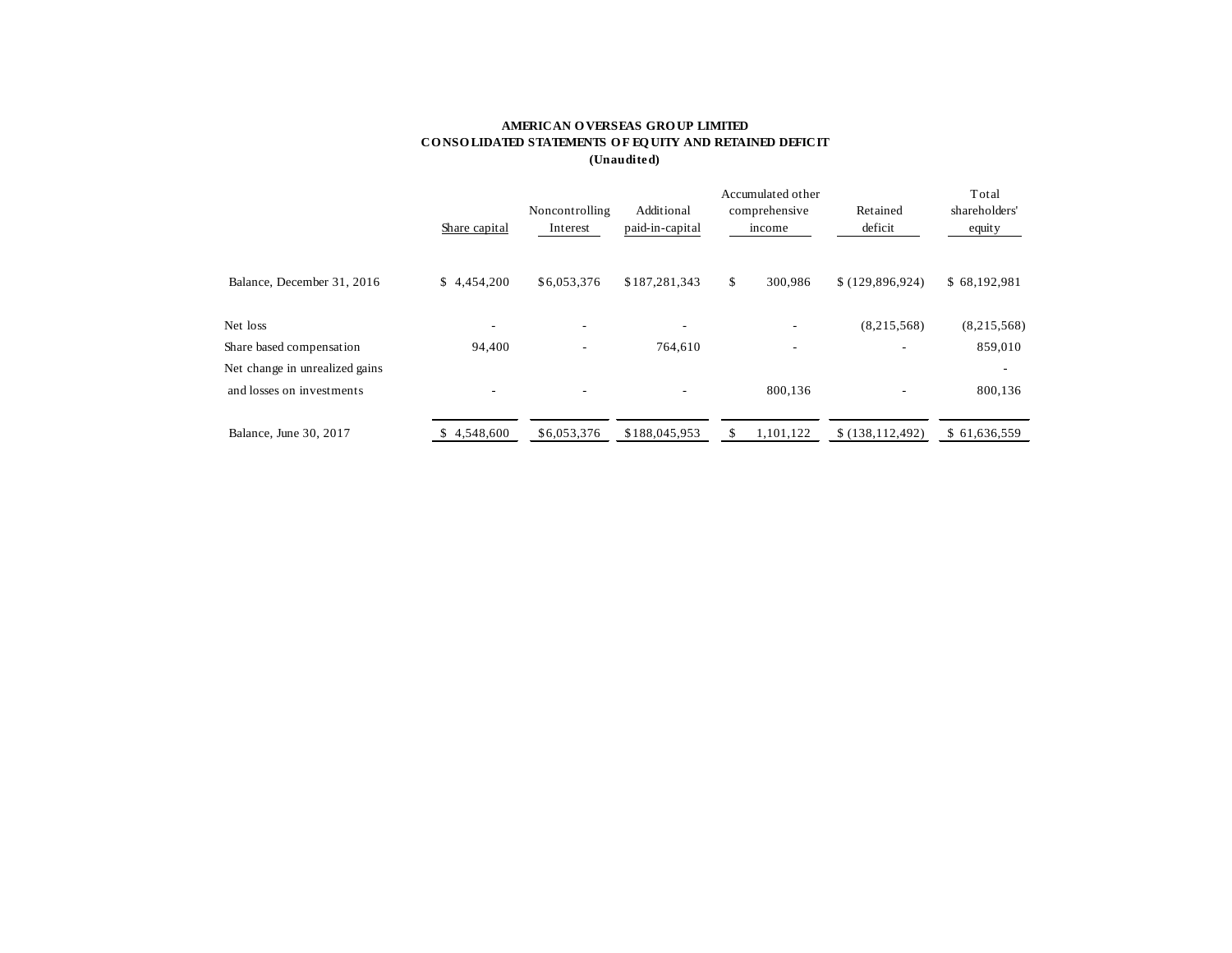#### **CONSOLIDATED STATEMENTS OF CASH FLOWS**

#### **June 30, 2017 and 2016**

|                                                                             | 2017             | 2016             |
|-----------------------------------------------------------------------------|------------------|------------------|
| CASH FLOWS FROM OPERATING ACTIVITIES:                                       |                  |                  |
| Net loss for the year                                                       | (8,215,567)      | (12, 118, 065)   |
| Adjustments to reconcile net loss to net cash used in operating activities: |                  |                  |
| Net realized loss on sale of investments                                    | 221,231          | 1,898,856        |
| Net unrealized (gains) loss on credit derivatives                           | (3,036,783)      | 4,726,673        |
| Deferred tax expense                                                        | 3,500            | 3,500            |
| Interest expense                                                            | 1,188,175        | 1,766,657        |
| Share based compensation                                                    | 859,010          | 756,681          |
| Amortization of fair value adjustment                                       | (739, 468)       | (979, 121)       |
| Amortization of bond discount                                               | 29,488           | 44,988           |
| Changes in operating assets and liabilities:                                |                  |                  |
| Accrued investment income                                                   | (53,206)         | 8,784            |
| Premiums receivable                                                         | (10,652,047)     | (9,280,463)      |
| Reinsurance balance receivable, net                                         | (811, 130)       | (28, 612, 475)   |
| Salvage and subrogation                                                     | 62,806           | (994, 594)       |
| Deferred acquisition costs, net                                             | (74, 288)        | 1,617            |
| Other assets                                                                | (773, 358)       | 44,160           |
| Unpaid losses and loss adjustment expenses                                  | 1,019,836        | 9,931,792        |
| Unearned premiums                                                           | 6,168,607        | 17,137,635       |
| Payable to general agents                                                   | 173,570          | 312,235          |
| Funds withheld                                                              | 1,870,840        | 597,417          |
| Ceded premium payable                                                       | 11,744,590       | 11,287,042       |
| Accounts payable and accrued liabilities                                    | (1,407,335)      | 1,220,931        |
| Changes in derivative liability                                             | 202,236          | (444, 052)       |
| Net cash used in operating activities                                       | (2,219,293)      | (2,689,802)      |
| CASH FLOWS FROM INVESTING ACTIVITIES:                                       |                  |                  |
| Purchase of available for sale securities                                   | (55,080,811)     | (46, 945, 361)   |
| Proceeds from sales of investments                                          | 29,963,505       | 45,127,299       |
| Proceeds from maturities of investments                                     |                  | 15,540,457       |
| Change in restricted cash                                                   | (20,591,837)     | (898, 205)       |
| Net cash (used in) provided by investing activities                         | (45,709,143)     | 12,824,190       |
| CASH FLOWS FROM FINANCING ACTIVITIES:                                       |                  |                  |
| Repayment of long-term note payable                                         | (2,000,000)      | (10,000,000)     |
| Interest paid                                                               | (1,230,657)      | (2,006,183)      |
| Payment on preferred shares                                                 | (10,000)         |                  |
|                                                                             |                  |                  |
| Net cash used in financing activities                                       | (3,240,657)      | (12,006,183)     |
| Net decrease in cash and cash equivalents                                   | (51, 169, 093)   | (1,871,795)      |
| Cash and cash equivalents - Beginning of year                               | 71,130,790       | 31,130,939       |
| Cash and cash equivalents - End of year                                     | \$<br>19,961,697 | \$<br>29,259,144 |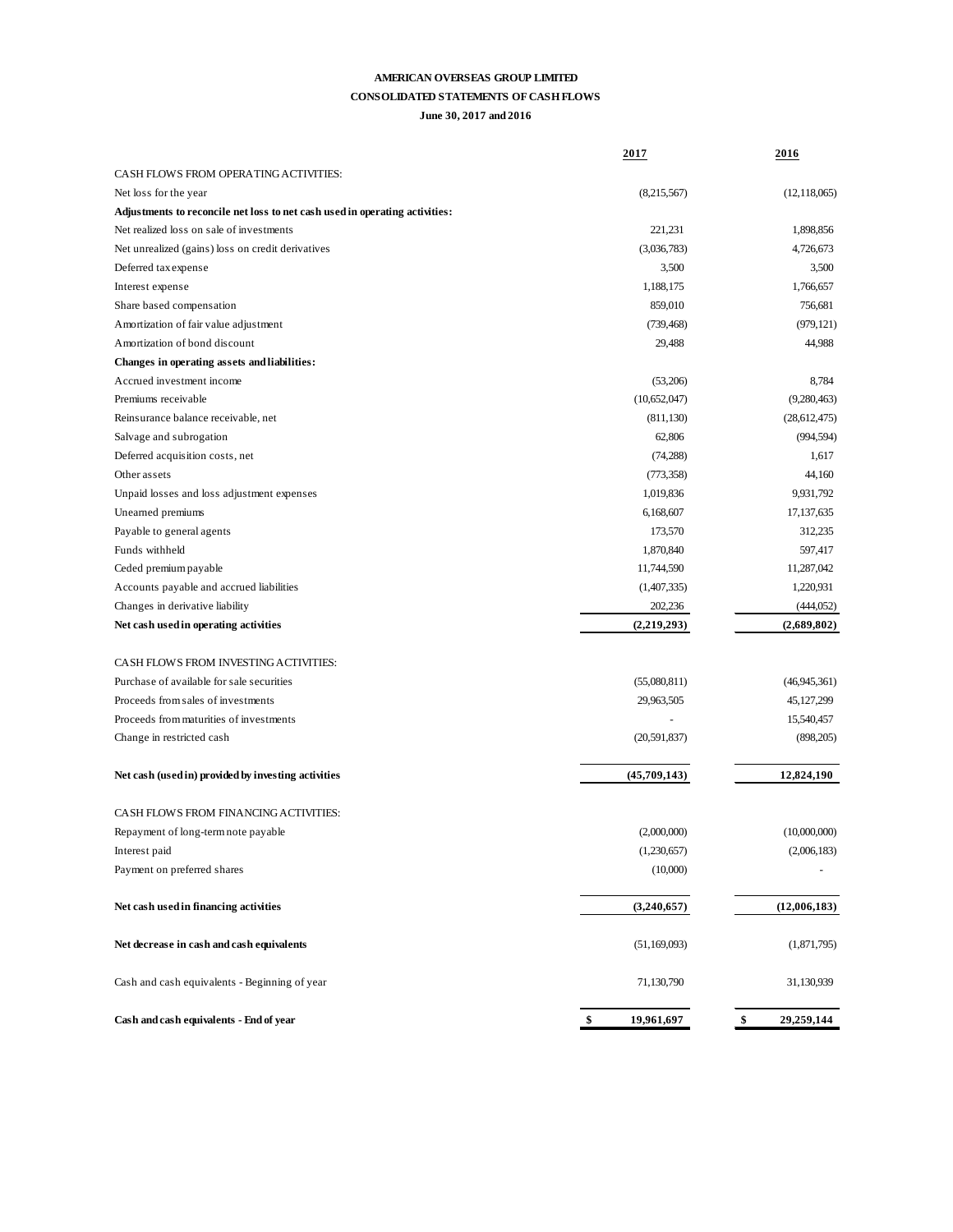## **American Overseas Group Limited Explanatory notes**

The interim unaudited consolidated financial statements do not include all of the information and disclosures required by accounting principles generally accepted in the United States of America ("US GAAP"). These statements should be read in conjunction with the audited consolidated financial statements and notes as of and for the period ended December 31, 2016 for American Overseas Group Limited which are posted on the Company's website and can be found at www.aoreltd.com under "Financial Information."

#### **Security Ownership of Executive Officers and Directors**

Pursuant to Regulation  $6.9(2)(x)(a)$  and (b) of Section IIA of the Bermuda Stock Exchange Listing Regulations, the total interests of all directors and executive officers of the Company in the common shares of the Company as at June 30, 2017, was 2,241 shares or approximately 4.93% of the common shares outstanding, net of treasury shares.

## **Equity Compensation of Directors**

The table below sets forth the aggregate number of shares underlying option awards and restricted stock unit ("RSU") awards outstanding for each director as of June 30, 2017 (other than for Ms. Roberts and Ms. Fyfe, whose equity awards are set forth in "Equity Compensation of Executive Officers" below).

|                    |               | <b>Shares Underlying Shares Underlying</b> |                             |
|--------------------|---------------|--------------------------------------------|-----------------------------|
|                    | Options at    | Options at                                 |                             |
|                    | Jun 30, 2017  | Jun 30, 2017<br>(Vested and                | RSUs:                       |
| Name               | (Outstanding) | Exercisable)                               | <b>That Have Not Vested</b> |
|                    | 29.53         | 29.53                                      | 6.70                        |
| Clement S. Dwyer   | 7.15          | 7.15                                       | 6.70                        |
| Jose O. Montemayor | ٠             | ۰                                          |                             |

Share Options granted to directors under the 2006 Equity Plan vest in four equal annual installments on the first four anniversaries of the date of grant. RSUs vest annually in equal installments over a four-year period.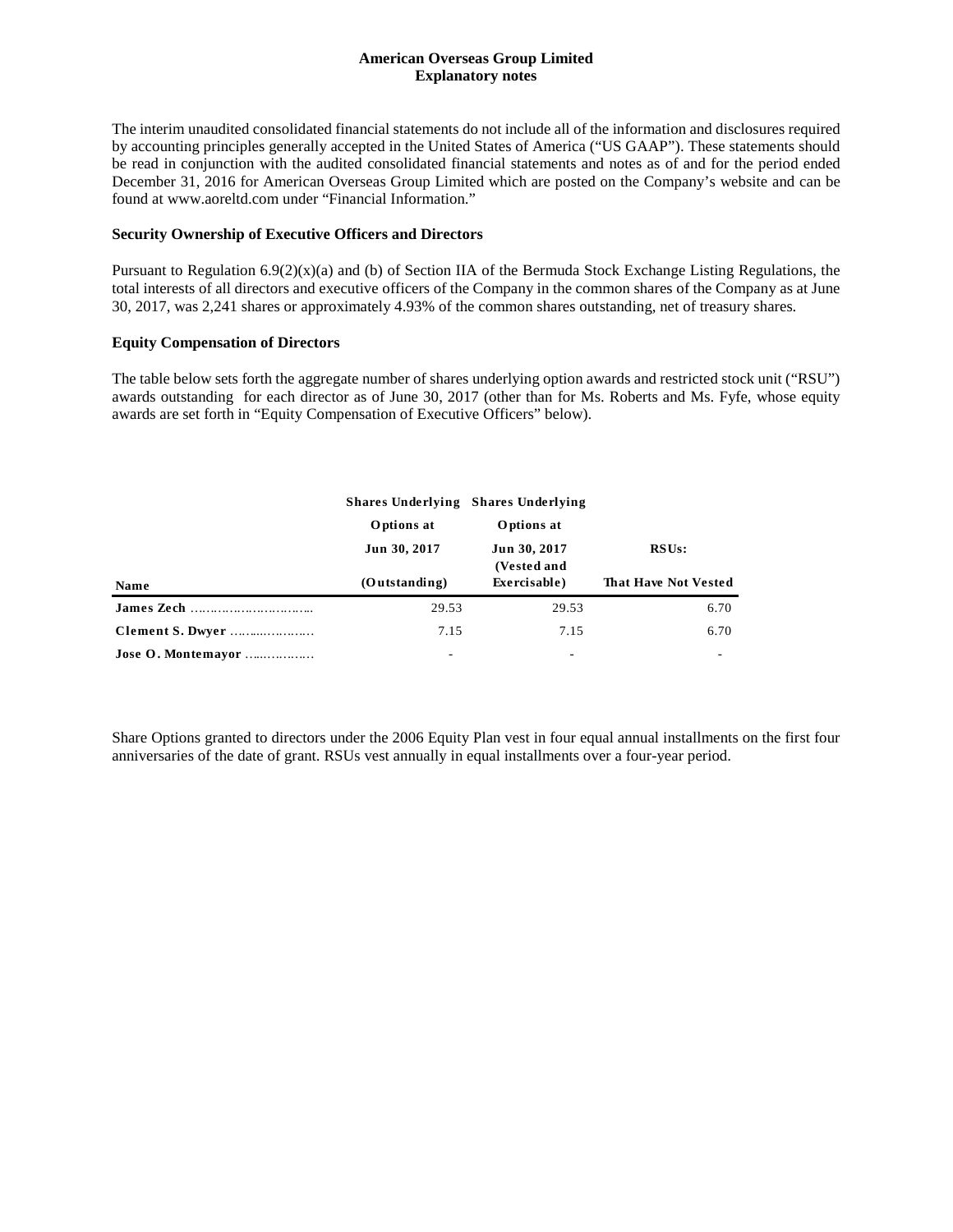#### **Equity Compensation of Executive Officers**

|                  | <b>Option Awards</b>                                                          |                                                                           |                       |                      |                                         | <b>RSU</b> Awards                                           |  |
|------------------|-------------------------------------------------------------------------------|---------------------------------------------------------------------------|-----------------------|----------------------|-----------------------------------------|-------------------------------------------------------------|--|
|                  | <b>Number of Common</b><br><b>Shares Underlying</b><br>Unexercised<br>Options | Number of<br><b>Common Shares</b><br>Underlying<br>Unexercised<br>Options | Option                | Option<br>Expiration | Number of<br><b>Shares</b><br>that Have | Market<br>Value of<br><b>Shares That</b><br><b>Have Not</b> |  |
| <b>Name</b>      | Exercisable                                                                   | Unexercisable                                                             | <b>Exercise Price</b> | Date                 | <b>Not Vested</b>                       | Vested $(1)$                                                |  |
| Debra J. Roberts | 26.15                                                                         |                                                                           | \$915.00              | 4/26/2019            |                                         |                                                             |  |
|                  | 125.00                                                                        | 375.00                                                                    | \$850.00              | 12/15/2025           |                                         |                                                             |  |
|                  |                                                                               | 175.00                                                                    | \$700.00              | 3/21/2027            |                                         |                                                             |  |
|                  | --                                                                            | -                                                                         |                       |                      | 169.70                                  | \$53,286                                                    |  |
| Rochelle P. Fyfe | 37.50                                                                         | 112.50                                                                    | \$850.00              | 12/15/2025           |                                         |                                                             |  |
|                  |                                                                               | 200.00                                                                    | \$700.00              | 3/21/2027            |                                         |                                                             |  |
|                  |                                                                               |                                                                           |                       |                      | 135.35                                  | \$42,500                                                    |  |

The following table shows equity awards granted to officers of the Company outstanding at June 30, 2017:

(1) Based on the closing price of \$314.00 per share on June 30, 2017.

Options were awarded under our 2006 Equity Plan, and vest in four equal installments on the first four anniversaries of the date of grant. RSUs vest annually in equal installments over a four-year period. Debra J. Roberts and Rochelle P. Fyfe were each granted 100 shares in March 2017 under the 2006 Equity Plan. These shares are earned pro rata over a four year period, and are forfeitable under certain circumstances until earned. These shares were valued at \$70,200, based on the closing price of \$702.00 per share on March 21, 2017.

The following table shows options exercised and RSUs vested during 2017:

|                  | <b>Option Awards</b>                                      |                               | <b>RSU</b> Awards                                     |                                 |  |
|------------------|-----------------------------------------------------------|-------------------------------|-------------------------------------------------------|---------------------------------|--|
| <b>Name</b>      | <b>Number of Shares</b><br><b>Acquired on</b><br>Exercise | Value Realized on<br>Exercise | <b>Number of Shares</b><br><b>Acquired on Vesting</b> | Value<br>Realized on<br>Vesting |  |
| Debra J. Roberts |                                                           |                               | 6.00                                                  | \$3,594.00 $^{(2)}$             |  |
|                  |                                                           |                               | 6.00                                                  | $$3,594.00$ <sup>(3)</sup>      |  |
| Rochelle P. Fyfe |                                                           |                               | 6.00                                                  | $$3,594.00$ <sup>(3)</sup>      |  |
|                  |                                                           |                               | 25.00                                                 | $$14,975.00$ <sup>(3)</sup>     |  |

(2) Based on the closing price of \$599.00 per share on April 25, 2017, the day of vesting.

(3) Based on the closing price of \$599.00 per share on May 15, 2017, the day of vesting